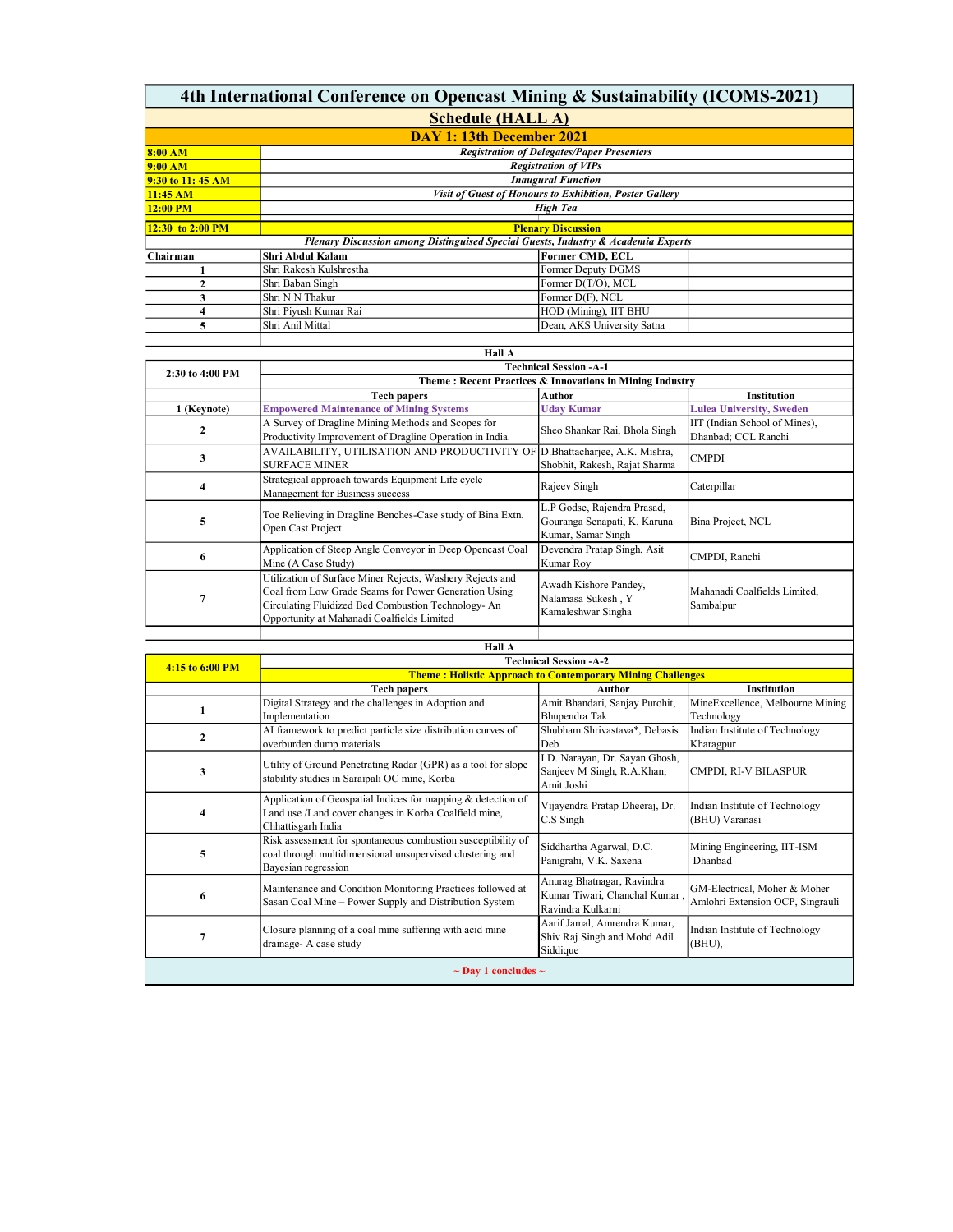| DAY 2: 14th December 2021 |                                                                                                                                                                |                                                                                                       |                                                                        |  |  |
|---------------------------|----------------------------------------------------------------------------------------------------------------------------------------------------------------|-------------------------------------------------------------------------------------------------------|------------------------------------------------------------------------|--|--|
| Hall A                    |                                                                                                                                                                |                                                                                                       |                                                                        |  |  |
| 9:30 to 11:30 AM          | <b>Technical Session -A-3</b>                                                                                                                                  |                                                                                                       |                                                                        |  |  |
|                           | <b>Theme: Are we ready for a Sustainable Future</b>                                                                                                            |                                                                                                       |                                                                        |  |  |
|                           | <b>Tech papers</b>                                                                                                                                             | Author                                                                                                | Institution                                                            |  |  |
| 1 (Keynote)               | Paper on Green Initiatives<br>Coal: the game changer to make energy more efficient, and                                                                        | Rohit Mehra (IRS)                                                                                     |                                                                        |  |  |
| $\mathbf{2}$              | improve the bottom line of productivity and sustainabiliy in<br>India's coal mining industry                                                                   | Smt. Suchandra Sinha                                                                                  | NCL-HQ                                                                 |  |  |
| 3                         | Technologies for Sustainable Opencast Coal Mining-A<br>Review                                                                                                  | I.D.Narayan, Sanjeev.M. Singh                                                                         | CMPDI,RI-V,Bilaspur                                                    |  |  |
| $\overline{\mathbf{4}}$   | Pump performance Monitoring by Thermodynamic method                                                                                                            | Sanket Patel, Nageswar Rao                                                                            | Water Services - Secure Meters Ltd<br>Udaipur                          |  |  |
| 5                         | Environment Pollution and Management Approach in Singrauli<br>Industrial Complex - The Case Study                                                              | Aarif Jamal, Mohd Adil<br>Siddique, Vaibhav Sahu                                                      | IIT BHU, Varanasi                                                      |  |  |
| 6                         | Implementation of Ground & Roof top Solar Power Project for<br>Optimization of Energy Expenditure in MCL and Way forward<br>to become Net Zero Energy Company. | Gobardhan Mohapatra, Dr. Tusar<br>Kanta Tripathi, Swadhin Mehar,<br>Shweta Smriti Tripathi            | Mahanadi Coalfields Ltd., Odisha.,<br>KIIT Bhubaneswar, Odisha         |  |  |
| 7                         | Methods adopted at Moher & Moher - Amlohri Extension<br>Opencast Coal Mine (MMAEOCM) of Sasan Power Limited<br>to Achieve Environmental Sustainability         | Dr. Amitosh Verma*, Umesh<br>Mahato & Saurabh Agnihotri                                               | Sasan Power Limited, Singauli                                          |  |  |
|                           |                                                                                                                                                                |                                                                                                       |                                                                        |  |  |
|                           | Hall A                                                                                                                                                         |                                                                                                       |                                                                        |  |  |
| 11:45 to 01:30 PM         |                                                                                                                                                                | <b>Technical Session -A-4</b><br><b>Theme: Overcoming Challenges of Industry Specific Problems</b>    |                                                                        |  |  |
|                           | Oral Presentations (11:45 AM to 12:30 PM)                                                                                                                      |                                                                                                       |                                                                        |  |  |
|                           | <b>Tech papers</b>                                                                                                                                             | Author                                                                                                | Institution                                                            |  |  |
|                           |                                                                                                                                                                | Sonu Kumar Meena, Suresh                                                                              |                                                                        |  |  |
| 1                         | Improvement in Blasts Fragmentation Using Dynamic<br>Computational Approach                                                                                    | Kumar Sharma, Rajesh Rai and<br>Piyush Rai                                                            | Department of Mining Engineering,<br>IIT (BHU), Varanasi               |  |  |
| $\mathbf{2}$              | Prediction of ground vibration using effective blast design<br>parameters - An advance tool                                                                    | Jai Jain, Prof.(Dr.)*, B S<br>Choudhary, Anurag Agrawal,<br>Shivam Mishra                             | IIT (ISM), DHANBAD*, Jayant<br>Project                                 |  |  |
| 3                         | Discomfort level from Blasting Vibration - A case study in<br><b>NCL Mines</b>                                                                                 | Anindya Sinha, Sayeed Ghori,<br>Suman Sourabh, Rajen Mech,<br>Devang Dave                             | Director (T/O), NCL; Block-B<br>Area, NCL; Production Deptt. NCL<br>HO |  |  |
| 4                         | OPTIMUM PRODUCTION BY HIGHWALL MINING                                                                                                                          | Anil Kumar Mittal, S Dasgupta                                                                         | AKS University, Satna                                                  |  |  |
| 5                         | Impact of some operational factors on whole-body vibration<br>exposure of dumper operators in iron ore mines                                                   | Ashis Bhattacherjee, Rahul<br>Upadhyay, Aditya Kumar Patra                                            | Indian Institute of Technology<br>Kharagpur                            |  |  |
|                           |                                                                                                                                                                |                                                                                                       |                                                                        |  |  |
|                           |                                                                                                                                                                |                                                                                                       |                                                                        |  |  |
|                           | Panel Discussion (12:30 PM to 01:30 PM)                                                                                                                        |                                                                                                       |                                                                        |  |  |
| <b>Theme</b>              | "Improvement in Blasting Performance and its cost effectiveness in NCL Mines" - With Representatives of Blasting Companies                                     |                                                                                                       |                                                                        |  |  |
|                           | Hall A                                                                                                                                                         |                                                                                                       |                                                                        |  |  |
|                           |                                                                                                                                                                | <b>Technical Session -A-5</b>                                                                         |                                                                        |  |  |
| 2:00 to 3:30 PM           | <b>Theme: Opencast Mining towards Sustainable Paradigm</b>                                                                                                     |                                                                                                       |                                                                        |  |  |
|                           | <b>Tech papers</b>                                                                                                                                             | Author                                                                                                | Institution                                                            |  |  |
| $\mathbf{1}$              | The Role Of Knowledge Sharing In Achieving Social                                                                                                              | Dr. Anirban Ganguly, Dr. Shishir O. P. Jindal Global University,                                      |                                                                        |  |  |
|                           | Sustainability: A Discussion Based On Indian Mining Sector                                                                                                     | Dutta,                                                                                                | Haryana; WCL, Nagpur                                                   |  |  |
| 2                         | Innovative comprehensive Action Plan for Sustainable Energy<br>Management in Open Cast Coal Mines                                                              | Dr. Tusar Kanta Tripathi, Saroj<br>Prasad, Sasmita Sarangi                                            | KIIT BBSR; Mahanadi Coalfields<br>Ltd., Burla, Sambalpur, Odisha       |  |  |
| 3                         | Can Occupational Health be an Important Factor in<br>Maintaining Social Sustainability in Mining Industry? Evidence<br>from the Health Issues of Mineworkers   | Vibha Yadava, Dr. Suresh<br>Kumar. Sharma*, Prof. Purnima<br>Awasthi, Prof. Urmila Rani<br>Srivastava | Banaras Hindu University, Varanasi;<br>IIT BHU, Varanasi*              |  |  |
| 4                         | Sasan Coal Mine- A Technical Roadmap to Net Zero Mining                                                                                                        | Jayant Singh, Anup Kumar,<br>Rahul Kumar, Shishir Gupta                                               | Sasan Power Limited Coal Mines                                         |  |  |
| 5                         | Prospecting the implications of UAVs in Mining Industry                                                                                                        | Dr Anindya Sinha, P D Rathi,<br>Nandan Choudhury, Subodh<br>Bhakat, Abhyudaya Saxena,<br>Samprit Bose | NCL HQ, Aarav Unmanned Systems                                         |  |  |
| 6                         | Unemployment in Singrauli Youth An Empirical Experience                                                                                                        | Amrendra Kumar                                                                                        | NCL Amlohri                                                            |  |  |
|                           |                                                                                                                                                                |                                                                                                       |                                                                        |  |  |